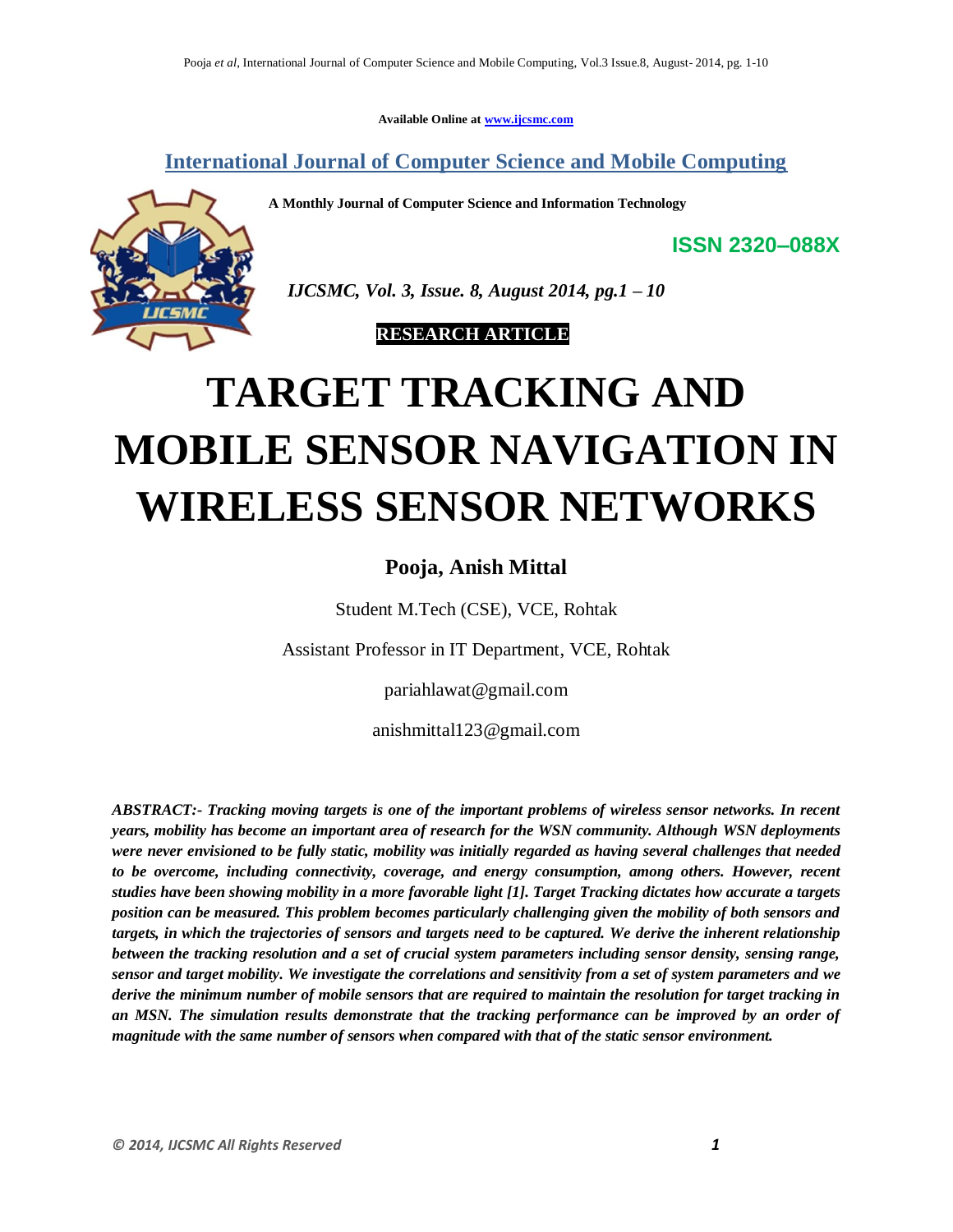## INTRODUCTION:-

The development of sensor network technology has enabled the possibility of target detection and tracking in a large-scale environment. There has been an increased interest in the deployment of mobile sensors for target tracking, partly motivated by the demand of habitat monitoring and illegal hunting tracking for rare wild animals [1]. In this paper, we are primarily interested in target tracking by considering both moving targets and mobile sensors as shown in Figure 1. Specifically, we are interested in the spatial resolution for localizing a target's trajectory. The spatial resolution refers to how accurate a target"s position can be measured by sensors, and defined as the worst-case deviation between the estimated and the actual paths in wireless sensor networks [2]. Our main objectives are to establish the theoretical framework for target tracking in mobile sensor networks, and quantitatively demonstrate how the mobility can be exploited to improve the tracking performance. Given an initial sensor deployment over a region and a sensor mobility pattern, targets are assumed to cross from one boundary of the region to another. We define the spatial resolution as the deviation between the estimated and the actual target traveling path, which can also be explained as the distance that a target is not covered by any mobile sensors.

Given the mobility of both targets and sensors mobility, it is particularly challenging to model such a stochastic problem for multiple moving objects. Furthermore, we are also interested in determining the minimum number of mobile sensors that needs to be deployed in order to provide the spatial resolution in mobile sensor networks. It turns out that our problem is very similar to the collision problem in classical kinetic theory of gas molecules in physics, which allows us to establish and derive the inherently dynamic relationship between moving targets and mobile sensors. The binary sensing model of tracking for wireless sensor networks has been studied in several prior works. The work in [3] showed that a network of binary sensors has geometric properties that can be used to develop a solution for tracking with binary sensors. Another work [4] also considered a binary sensing model. It employed piecewise linear path approximations computed using variants of a weighted centroid algorithm, and obtained good tracking performance if the trajectory is smooth enough. A follow-up work explored fundamental performance limits of tracking a target in a two-dimensional field of binary proximity sensors, and designed algorithms that attained those limits in [5]. Prior works in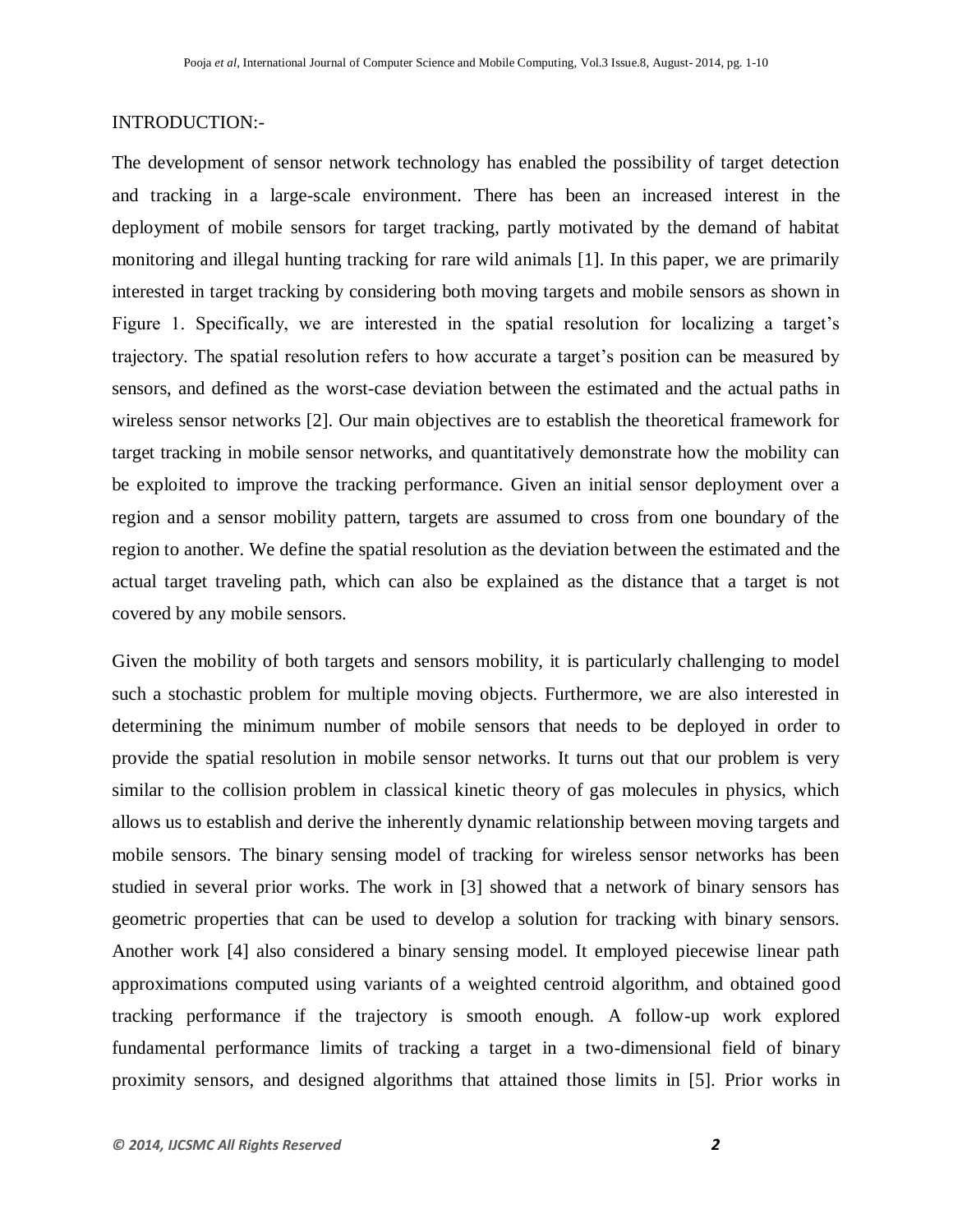stationary wireless sensor networks have studied the fundamental limits of tracking performance in term of spatial resolution. Our focus in this paper is completely different from all prior works. There are two distinctive features of our work:

1) We try to identify and characterize the dynamic aspects of the target tracking that depend on both sensor and target mobility;

2) We consider tracking performance metrics: spatial resolution in a mobile sensor network. By leveraging the kinetic theory from physics, we model the dynamic problem, and examine its sensitivity under different network parameters and configurations. To the best of our knowledge, we believe this is a completely new study of target tracking in mobile sensor networks.

The rest of this paper is organized as follows. Section II describes the network and mobility model, as well as defining the target tracking problem in a mobile sensor network. Section III formulates the target tracking problem. Section IV examines the tracking performance sensitivity under different network parameters and configurations, and finally Section V concludes the paper.

### **Proposed System:**

We are primarily interested in target tracking by considering both moving targets and mobile sensors as shown in Figure 1. Specifically, we are interested in the spatial resolution for localizing a target's trajectory. The spatial resolution refers to how accurate a target's position can be measured by sensors, and defined as the worst-case deviation between the estimated and the actual paths in wireless sensor networks [2]. Our main objectives are to establish the theoretical framework for target tracking in mobile sensor networks, and quantitatively demonstrate how the mobility can be exploited to improve the tracking performance. Given an initial sensor deployment over a region and a sensor mobility pattern, targets are assumed to cross from one boundary of the region to another. We define the spatial resolution as the deviation between the estimated and the actual target traveling path, which can also be explained as the distance that a target is not covered by any mobile sensors.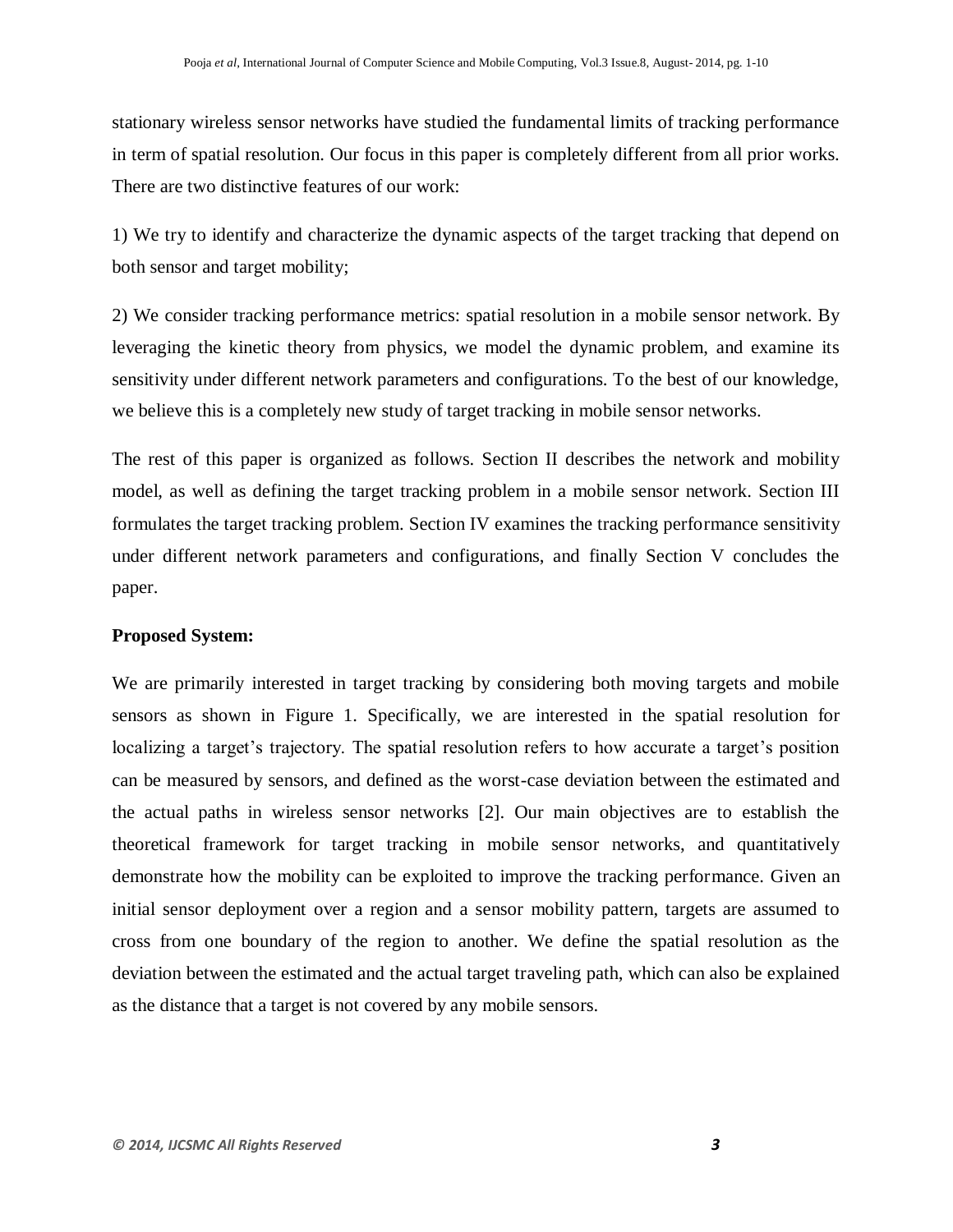## **PROPOSED ALGORITHM**

#### **Tracking algorithm**

The first step of tracking is to estimate positions of both target and mobile sensor. Since the measurement in the form of TOA information collected at the data fusion center is the same for both the target and the mobile sensor, we, therefore, focus our discussion on how to estimate the

location vector  $\mathbf{y}_j$  of the target at a given time instant  $\mathbf{y}_j$ . We can modify the TOA model by rewriting into

$$
t_{ji} - t_{j0} = \frac{1}{c} ||\mathbf{x}_i - \mathbf{y}_j|| + \frac{1}{c} ||\mathbf{x}_i - \mathbf{y}_j|| n_{ji} + \delta_j.
$$

Squaring both sides, we get

$$
(t_{ji} - t_{j0})^2 - \frac{1}{c^2} ||\mathbf{x}_i - \mathbf{y}_j||^2
$$
  
=  $\underbrace{\left(\frac{1}{c} ||\mathbf{x}_i - \mathbf{y}_j||n_{ji} + \delta_j\right)}_{\omega_{ji}} \left(\frac{1}{c} ||\mathbf{x}_i - \mathbf{y}_j||(2 + n_{ji}) + \delta_j\right)}_{\omega_{ji}},$ 

For  $i=1,\ldots,N$ 

The right-hand side of is a noise term  $\omega_{ji}$  that is independent for different indices i.If  $n_{ij}$ and  $\partial_j$  are zero, then the right-hand side of would be zero. Therefore, one way to estimate the optimum  $y_j$  without assuming any particular characteristics on  $\omega_j$  is to minimize the  $\omega$ norm of . This approach makes no assumption on the noise distribution or on the noise dependency. It simply tries to minimize the peak error. Therefore, its performance is expected to be less sensitive to the noise distribution or correlation. Thus, we propose to adopt the min-max criterion for location estimation via

$$
\hat{\mathbf{y}}_{j} = \arg \min_{\mathbf{y}_{j}} \max_{i=1,\dots,N} \left| (t_{ji} - t_{j0})^{2} - \frac{1}{c^{2}} ||\mathbf{x}_{i} - \mathbf{y}_{j}||^{2} \right|.
$$

**Carlos** 

The min-max formulation is non-convex, but is quite amenable to semi definite relaxations as shown below. We first introduce two auxiliary variables  $y_{js} = y_j^T y_j$ ;  $t_{js} = t_{j0} \cdot t_{j0}$ , and define the following function.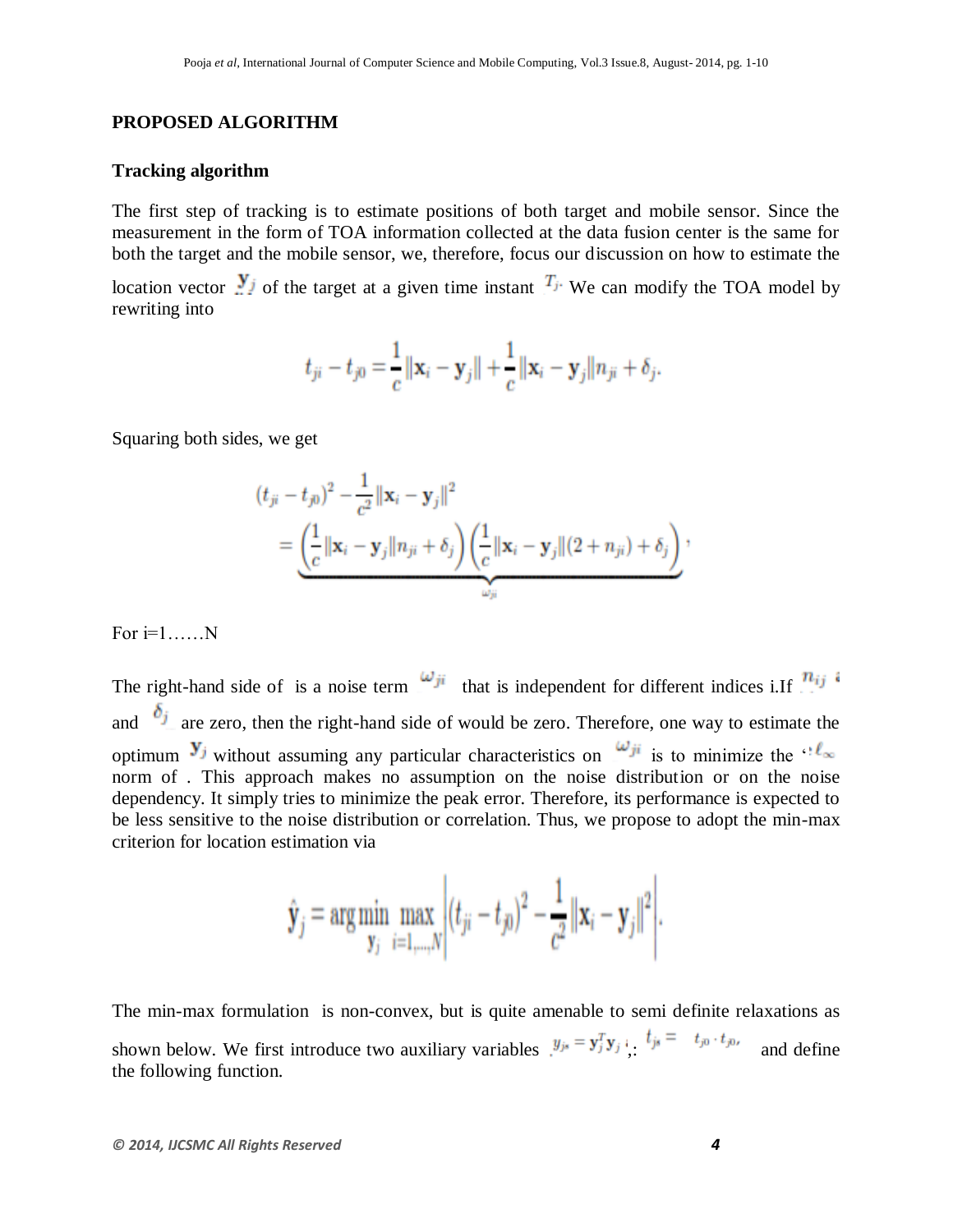$$
\psi(t_{j_s}, t_{ji}, t_{j0}, y_{js}, \mathbf{x}_i, \mathbf{y}_j)
$$
  
=  $t_{js} - 2t_{ji}^2 + t_{ji}^2 - \frac{1}{c^2} (y_{js} - 2\mathbf{x}_i^T \mathbf{y}_j + \mathbf{x}_i^T \mathbf{x}_i).$ 

Then, can be rewritten as

$$
\hat{\mathbf{y}}_j = \arg\min_{\mathbf{y}, y_{j_i}, t_{j0}, t_{j\ast}} \max_{i=1,\dots,N} |\psi(t_{j\ast}, t_{ji}, t_{j0}, y_{j\ast}, \mathbf{x}_i, \mathbf{y}_j)|,
$$

which is a convex function of  $y_{j'} y_{j''} t_{j''}$  AND  $\frac{t_{j'j'}}{n}$ . However, the two equalities  $y_{j'} = y_j^T y_j$  and  $t_{j_s} = t_{j0} \cdot t_{j0}$  are not affine. In order to make the whole formulation convex, we relax the two equalities  $s y_{js} = y_j^T y_j$  and  $t_{js} = t_{j0} \cdot t_{j0}$  to inequalities  $s y_{js} = y_j^T y_j$  and  $t_{js} \ge t_{j0} \cdot t_{j0}$ , respectively. These inequalities can also be expressed in linear matrix inequalities, i.e.,

$$
\begin{bmatrix} \mathbf{I} & \mathbf{y}_j \\ \mathbf{y}_j^T & y_s \end{bmatrix} \succeq 0, \quad \begin{bmatrix} 1 & t_{j0} \\ t_{j0} & t_{js} \end{bmatrix} \succeq 0.
$$

In addition, based on the location estimate at time instant  $T_{j-1}$ , we can obtain an approximate location vector for the target at time instant  $T_{j}$ . Let  $\Delta T_j = T_j - T_{j-1}$  and  $\mu_{j-1}$  be the estimated velocity vector of the target at time instant  $T_{j-1}$ . Then the location change can be approximated as  $\Delta y_j = y_j - y_{j-1} \approx \Delta T_j \mu_{j-1}$ . This can be used as additional constraints for the target location estimation at time instant  $T_j$ . Considering in 2D, the location change vector  $\Delta y_j$  is restricted to a box, then the corresponding  $\frac{\mathbf{y}_j}{\mathbf{y}_j}$  will also be constrained to a box, i.e.,

# $y_{jl} \le y_{j1} \le y_{jr}, \quad y_{jd} \le y_{j2} \le y_{ju}.$

 $\mathbf{a}_j = [y_{jl} y_{jd}]^T$ ,  $\mathbf{b}_j = [y_{jr} y_{ju}]^T$ , and  $\mathbf{y} = \mathbf{y}_j^T \mathbf{y}_j$ . We can apply the Reformulation-Linearization-Technique (RLT) to in order to obtain some extra constraints.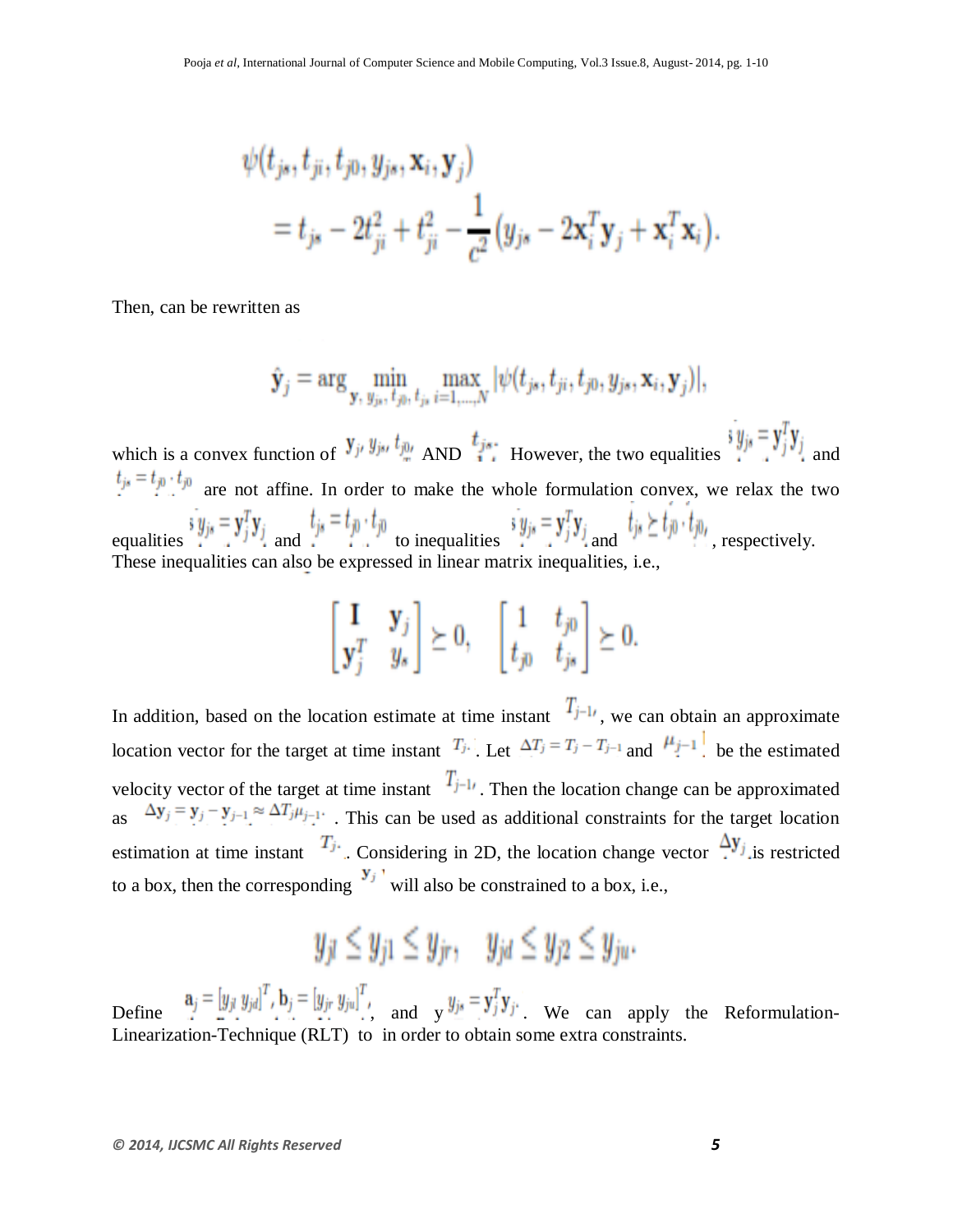In fact, based on RLT, (can be relaxed as

$$
\mathbf{a}_j^T \mathbf{a}_j - \mathbf{a}_j^T \mathbf{y}_j - \mathbf{a}_j^T \mathbf{y}_j + y_{js} \ge 0,
$$
  
\n
$$
\mathbf{b}_j^T \mathbf{b}_j - \mathbf{b}_j^T \mathbf{y}_j - \mathbf{b}_j^T \mathbf{y}_j + y_{js} \ge 0,
$$
  
\n
$$
-\mathbf{a}_j^T \mathbf{b}_j + \mathbf{a}_j^T \mathbf{y}_j + \mathbf{b}_j^T \mathbf{y}_j - y_{js} \ge 0,
$$

Which can be rewritten in the following matrix form

$$
\begin{bmatrix}\n\|\mathbf{a}_j\|^2 & -2\mathbf{a}_j^T & 1 \\
\|\mathbf{b}_j\|^2 & -2\mathbf{b}_j^T & 1 \\
-\mathbf{a}_j^T\mathbf{b}_j & \mathbf{a}_j^T + \mathbf{b}_j^T & -1\n\end{bmatrix}\n\begin{bmatrix}\n1 \\
\mathbf{y}_j \\
y_j\n\end{bmatrix} \geq 0.
$$

Here ">0" denotes that each element in the vector is nonnegative. Combining the above constraints, we obtain the following SDP optimization formulation:

$$
\min_{\mathbf{y}_j, y_{js}, t_{jb}, t_{js}} \theta_j
$$
\n
$$
\text{s.t. } -\theta_j < \psi(t_{js}, t_{ji}, t_{j0}, y_{js}, \mathbf{x}_i, \mathbf{y}_j) < \theta_j,
$$
\n
$$
\begin{bmatrix}\n\mathbf{I} & \mathbf{y}_j \\
\mathbf{y}_j^T & y_{js} \\
\mathbf{x}_j\end{bmatrix} \succeq 0, \quad \begin{bmatrix}\n1 & t_{j0} \\
t_{j0} & t_{js}\n\end{bmatrix} \succeq 0,
$$
\n
$$
\begin{bmatrix}\n\mathbf{a}_j \|\mathbf{a}_j\|^2 & -2\mathbf{a}_j^T & 1 \\
\|\mathbf{b}_j\|^2 & -2\mathbf{b}_j^T & 1 \\
-\mathbf{a}_j^T \mathbf{b}_j & \mathbf{a}_j^T + \mathbf{b}_j^T & -1\n\end{bmatrix} \begin{bmatrix}\n1 \\
\mathbf{y}_j \\
y_{js}\n\end{bmatrix} \geq 0.
$$

The SDP problem of can be solved using some common tools such as SeDuMi.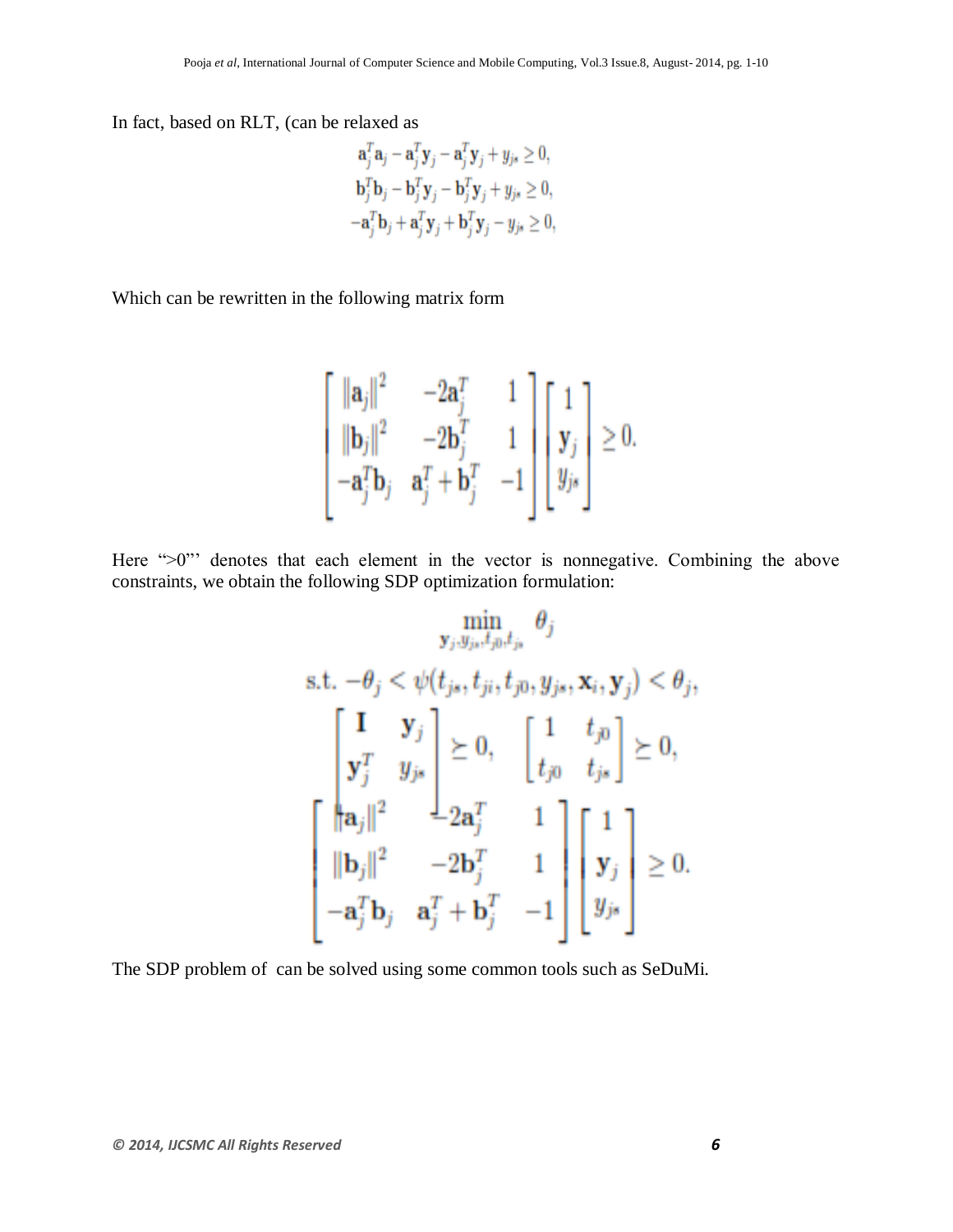## Results

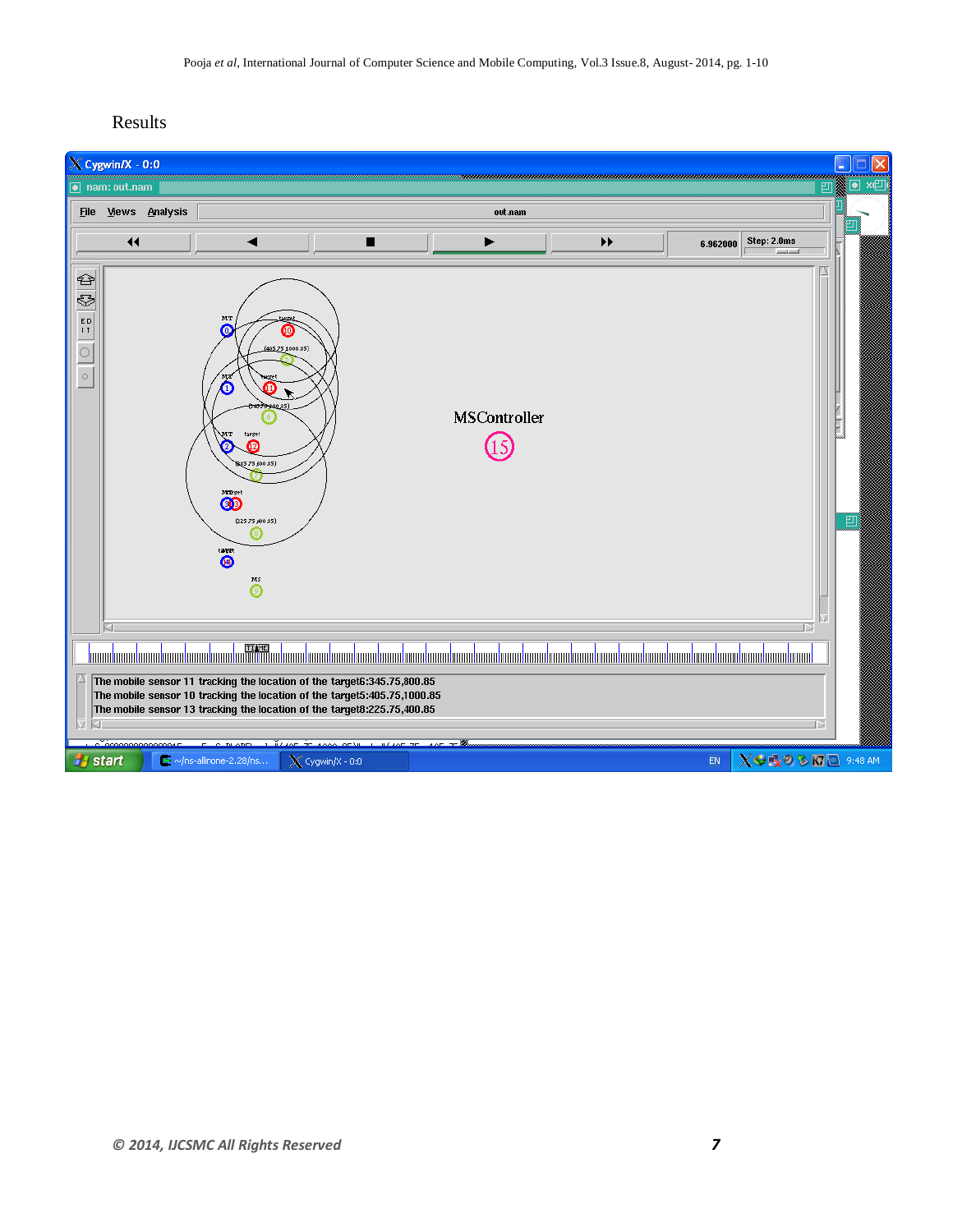| W<br>xgraph        |        |         |         |         |         |                     |         |
|--------------------|--------|---------|---------|---------|---------|---------------------|---------|
| Hdcpy<br>oll Close | About  |         |         |         |         |                     | X Graph |
| Packets            |        |         |         |         |         |                     |         |
| 600.0000           |        |         |         |         |         | DataDeliveryRate.tr |         |
|                    |        |         |         |         |         |                     |         |
| ~550.0000          |        |         |         |         |         |                     |         |
|                    |        |         |         |         |         |                     |         |
| 500.0000           |        |         |         |         |         |                     |         |
|                    |        |         |         |         |         |                     |         |
| 450.0000           |        |         |         |         |         |                     |         |
|                    |        |         |         |         |         |                     |         |
| 400.0000           |        |         |         |         |         |                     |         |
|                    |        |         |         |         |         |                     |         |
| 350.0000           |        |         |         |         |         |                     |         |
|                    |        |         |         |         |         |                     |         |
| 300.0000           |        |         |         |         |         |                     |         |
|                    |        |         |         |         |         |                     |         |
| 250.0000           |        |         |         |         |         |                     |         |
|                    |        |         |         |         |         |                     |         |
| 200.0000           |        |         |         |         |         |                     |         |
|                    |        |         |         |         |         |                     |         |
| 150.0000           |        |         |         |         |         |                     |         |
|                    |        |         |         |         |         |                     |         |
| 100.0000           |        |         |         |         |         |                     |         |
|                    |        |         |         |         |         |                     |         |
| 이 50,0000          |        |         |         |         |         |                     |         |
|                    |        |         |         |         |         |                     |         |
| 0.0000             |        |         |         |         |         |                     |         |
| 0.0000             | 5.0000 | 10.0000 | 15.0000 | 20.0000 | 25.0000 | 30.0000             | Time    |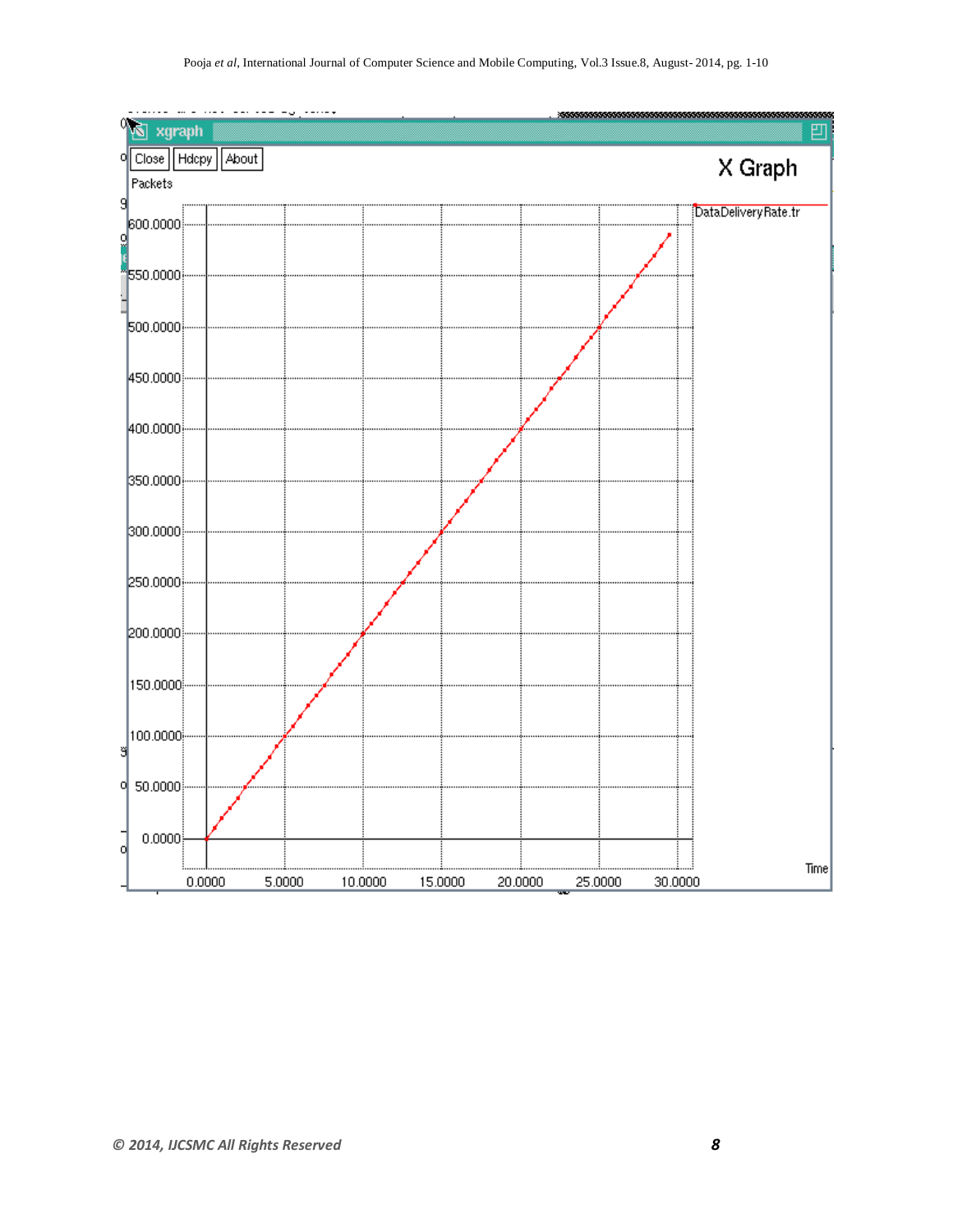#### **CONCLUSION**

 In this paper, we have studied the target tracking problem in mobile sensor networks. Specifically, we introduce performance metrics: spatial resolution and we investigate the resolution against moving targets. By modeling the dynamic aspects of the target tracking that depend on both sensor and target mobility, we derive the inherent relationship between the spatial resolution and a set of crucial system parameters including sensor density, sensing range, sensor and target mobility. The results demonstrated that mobility can be exploited to obtain better spatial resolution. There are several avenues for further research on this problem: (1) to consider the detection error of mobile sensors under varying sensor speeds. This can be formulated into an optimization problem for target tracking; (2) to refine the sensor mobility model, the network model, and the communication model among sensors in order to enable effective detection and tracking. For example, a practical distributed target tracking and sensing information exchange protocol becomes an interesting future research topic when sensors are required to trace the target paths.

## **References**

- 1) Ekici, E., Gu, Y., Bozdag, D.: Mobility-based communication in wireless sensor networks. Communications Magazine, IEEE 44(7), 56–62 (2006)
- 2) Data Communications and Networking, by Behrouz A Forouzan.
- 3) Computer Networking: A Top-Down Approach, by James F. Kurose.
- 4) Greenpeace challenges japanese whaling industry with new satellitetracking system. In *http://www.dailymail.co.uk/news/article-486608/*, October 2007.
- 5) 5. N. Shrivastava, R. Mudumbai, U. Madhow, and S.Suri. Target tracking with binary proximity sensors: Fundamental limits, minimal descriptions, and algorithms. In *Proc. of SenSys*. ACM, October 2006.
- 6) 6. J. Aslam, Z. Butler, F. Constantin, V. Crespi, G. Cybenko, and D. Rus. Tracking a moving object with a binary sensor network. In *Proc. Of SenSys*. ACM, November 2003.
- 7) W. Kim, K. Mechitov, J.-Y. Choi, and S. Ham. On target tracking with binary proximity sensors. In *Proc. of IPSN*. IEEE, April 2005.
- 8) J. Singh, U. Madhow, R. Kumar, S. Suri, and R. Cagley. Tracking multiple targets using binary proximity sensors. In *Proc. of IPSN*. ACM, April 2007.
- 9) H. Zhang and J. C. Hou. Maintaining sensing coverage and connectivity in large sensor networks. *Ad Hoc and Sensor Wireless Networks*, 1(1- 2):89–124, March 2005.
- 10) M. Hefeeda and H. Ahmadi. Probabilistic coverage in wireless sensor networks. In *Conference on Local Computer Networks (LCN)*. IEEE, November 2005.